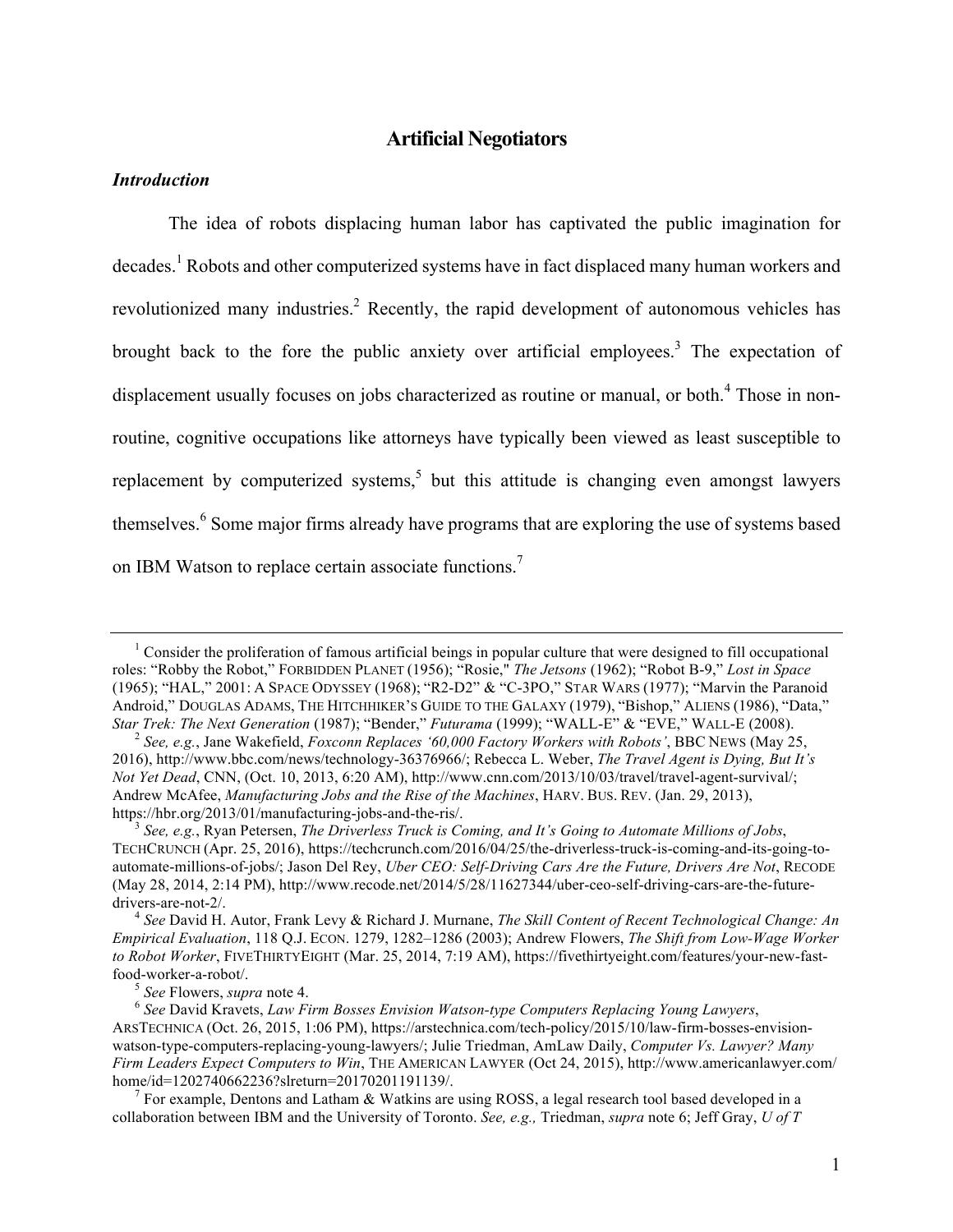All lawyers, and other workers in primarily non-routine, cognitive occupations, still perform numerous routine tasks many of which have already been partially shifted to technology. But can an artificial intelligence system completely replace a lawyer in the complex, dynamic, and multi-faceted process of a negotiation? This essay will consider how an algorithmic system may in fact be able to do just that, and how such an artificial negotiator functionally compares with a human lawyer. Part I will define the sophistication of the artificial negotiator that will be considered. Part II will describe the approach an artificial negotiator would take compared with an experienced human attorney. This part will also explore which aspects of negotiation the system could excel at, as well as those areas where it may struggle. The discussion will be organized based on the seven elements of negotiation as taught by the Harvard Law School Project on Negotiation: interests, options, legitimacy, alternatives, commitments, communication, and relationship.<sup>8</sup>

# *I. Defining the Artificial Negotiator*

It is easy to dismiss the idea of computers performing complex processes like negotiation for a couple reasons. First, a task like a negotiation is so unpredictable that it seems antithetical that any computer programmer could code a system to respond to the unlimited possibilities. Second, the skills that lawyers and other negotiators are commonly thought to employ – things like creativity and judgment – are not skills that any known computer is thought to possess. Richard and Daniel Susskind have characterized this kind of thinking as the "AI Fallacy" – the notion that computers need to replicate human thought patterns in order to equal or surpass human abilities.<sup>9</sup>

*Students' Artificially Intelligent Robot Signs with Dentons Law Firm*, THE GLOBE AND MAIL (Aug. 10, 2015, 9:09 AM), http://www.theglobeandmail.com/report-on-business/industry-news/the-law-page/u-of-t-students-artificially-

intelligent-robot-signs-with-dentons-law-firm/article25898779/.<br><sup>8</sup> For a description of these elements, see, e.g., ROBERT H. MNOOKIN, BEYOND WINNING: NEGOTIATING TO CREATE VALUES IN DEALS IN DISPUTES (2004).

RICHARD SUSSKIND & DANIEL SUSSKIND, THE FUTURE OF THE PROFESSIONS 45 (2015) ("[S]ystems of today are increasingly out-performing human experts, not by copying high-performing people but by exploiting the distinctive capabilities of new technologies, such as massive data-storage capacity and brute-force processing.").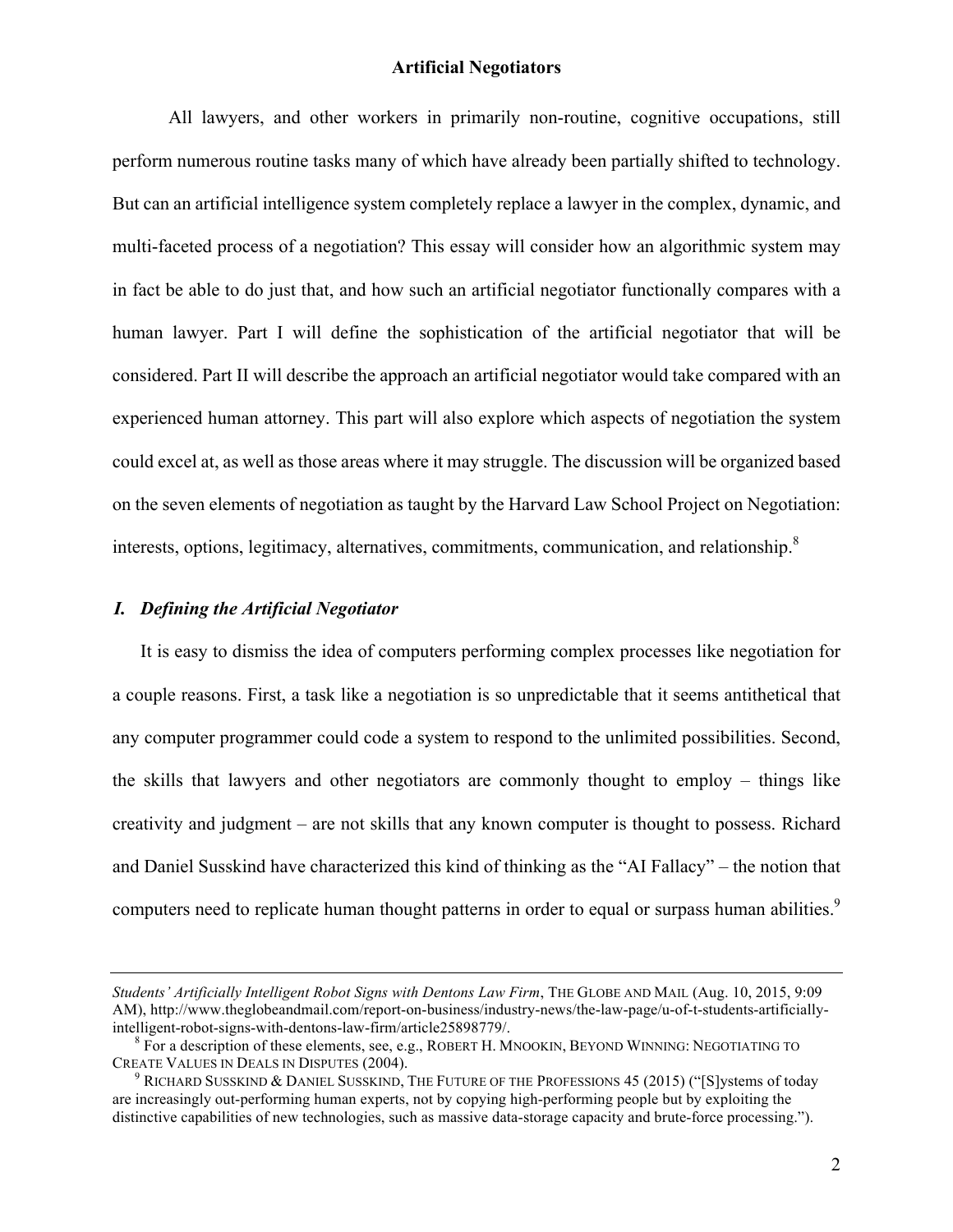The android-style artificial intelligence of science fiction may one day exist, but before that, other highly effective forms of computer intelligence will emerge that employ different analytical approaches.<sup>10</sup>

Individual computing systems with the processing power equivalent to an adult human brain (approximately  $10^{16}$  computations per second) are predicted to be widely available by 2020.<sup>11</sup> At similar advancement rates, by 2050 that processing power will eclipse the collective computational capability of all humans on Earth – in *each* machine.<sup>12</sup> That raw analytical ability may not be able to think creatively, but it can successfully attack problems in ways that humans cannot. One way is via complex analysis of very large data sets – so-called "Big Data."<sup>13</sup> It was recently estimated that the world is producing as much data every two days as has been produced in most of human history.<sup>14</sup> The supercomputers of the future will be able to access and process some or all of this extensive data reserve in ways that cannot be fully anticipated to discover correlations and abstractions of incredible complexity.<sup>15</sup> Those discovered patterns can in turn be used to probabilistically solve problems without conscious comprehension of the problems by the analyzing machine.<sup>16</sup> This is similar to how IBM Watson beat record-setting champions and very smart humans Ken Jennings and Brad Rutter on *Jeopardy!*. <sup>17</sup> Watson employs natural language processing to parse textual inputs, $18$  but it doesn't consciously comprehend the question that are

<sup>&</sup>lt;sup>10</sup> *See id.* at 45, 278 ([W]hether machines will replace human professionals is not about the capacity of systems to perform tasks as people do. It is about whether systems can outperform human beings—full stop.").

<sup>&</sup>lt;sup>11</sup> *Id.* at 157 (citing RAY KURZWEIL, THE SINGULARITY IS NEAR 7-8 (2005)).<br><sup>12</sup> *See id.*<br><sup>13</sup> The term Big Data in this context generally refers to data analytics on large data sets, not the large data sets themselves; it sometimes also refers to the data analytics industry. *See id.* at 161.<br><sup>14</sup> *See id.* at 161, 161 n.38 (based on observations in 2010 by Google CEO Eric Schmidt that 3 exabytes of data

are produced each day, while only about 5 exabytes had been generated before 2003).<br><sup>15</sup> See id. at 163–64.<br><sup>16</sup> See id. at 185–87.<br><sup>17</sup> See Jo Best. IBM Watson: The Inside Story of How the Jeopardy-Winning Supercomputer W

*What It Wants to Do Next*, TECHREPUBLIC (September 9, 2013, 8:45 AM), http://www.techrepublic.com/meet-theteam/uk/jo-best/?q=&o=2&t=&m=10&topic=&d=5&a=. <sup>18</sup> *See id.*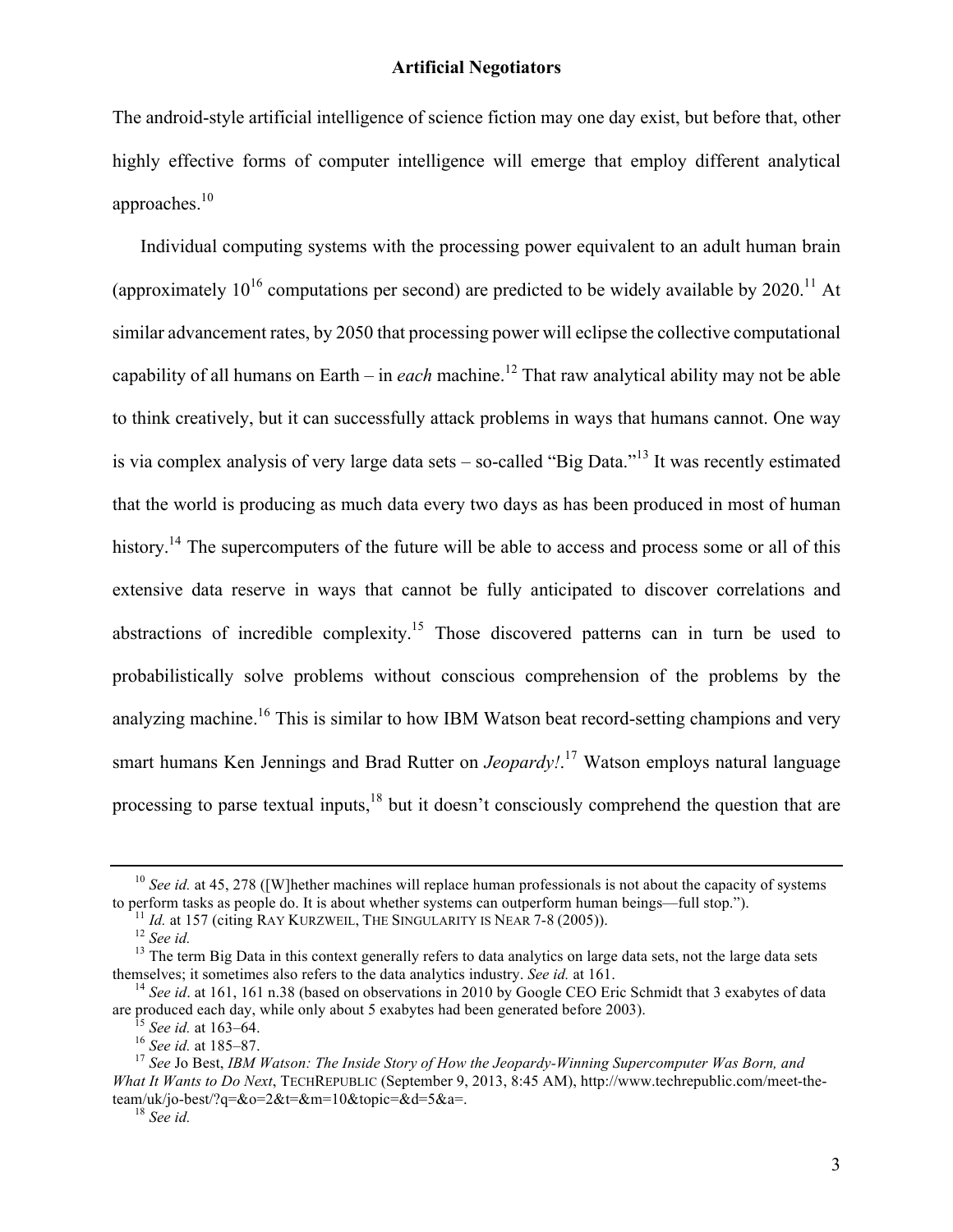asked of it. The version that appeared on *Jeopardy!* performed searches of encyclopedic knowledge based on the words and structure of the clues, and then built a probabilistic model of potential answers.<sup>19</sup> Watson didn't mindfully answer questions, so much as it made a statistical determination of what answer the question was most likely designed to target.<sup>20</sup>

An artificial negotiator would approach negotiation with a similar method of processing a large number of inputs and using probabilistic decision trees to determine its responses or decide on the best action. In this essay, I am assuming a system that has the processing power of a small team of humans. The system has natural language processing abilities that surpass IBM Watson, and can correctly parse even the most complex spoken and written sentences. It can read a contract and convert all the contained provisions into code. It can evaluate how useful a provision is for a specific client goal. It can read a legal opinion and follow the argument. It can prognosticate and even write a legal opinion based on hypothetical facts; but it won't be eloquent or use creative examples. It can draft a contract, and can do so in multiple ways to achieve a desired outcome. This should not all be confused for creativity or imagination, however; the negotiator can't write poetry or tell an original joke.

The negotiator also has access to any information that any person or entity could access for free or with a reasonable fee or subscription, including: government records, news sources, data from financial markets, social media, digitized libraries, all public legal documents, published scientific and social science literature, and any document available on the internet. Many negotiated agreements and the details surrounding their genesis and aftereffects may not be publically accessible. But the algorithm would have access to those that were public, for example, merger agreements of public companies or employment agreements for certain union and

<sup>19</sup> *See id.* <sup>20</sup> *See id.*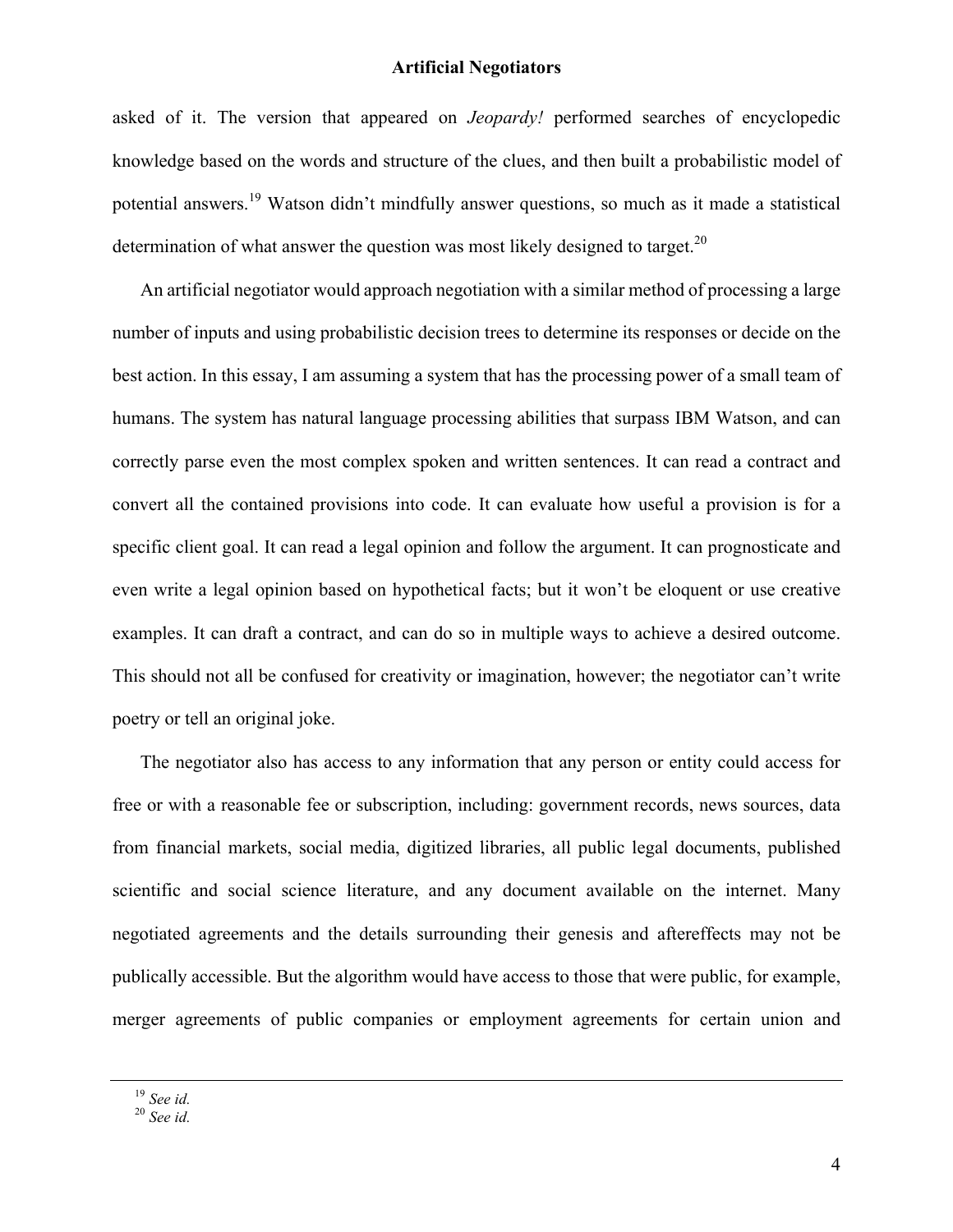government workers.<sup>21</sup> It would be able to build from the raw and scattered documents, a cohesive database of negotiations to use as a comparison tool, a source for options, and data for predictions.

Lastly, for the purposes of this essay I am assuming that the artificial negotiator is an agent representing a client, not negotiating on its own behalf. The envisioned counterparty is also represented by an agent, be it human or artificial. The artificial negotiators, as I am considering them, do not have their own interests and they themselves do not experience principal-agent tension.

### *II. How Well Can an Artificial Negotiator Perform?*

# **1. Interests**

Interests are challenging to put in to words, even for the principals in a negotiation and even when they are humans. Lawyers and other agents have an added hurdle of cognizing the principals' interests secondhand. Artificial negotiators would also have to perform this task, but the more immediate consideration is how a computer can codify a client's interests and function with a goal of meeting those interests.

Interests that are essentially monetary are easy for a computer to understand and an algorithm can readily understand that more money for a seller and less for a buyer are generally desirable. Even when there are different categories of monetary exchanges, exchanges with varied timing, or exchanges with varying conditions and contingencies, an algorithm would be able to calculate present values and further discount or augment as necessary to account for probabilities

 $^{21}$  Depending on what entity creates or operates an artificial negotiator it may also have access to private documents. For example, if the negotiator is associated with a data platform like Google, it may be able to process all users' Gmails to analyze more informal negotiations. This ability may be restricted by privacy law and the terms of service for users providing the data to such platforms.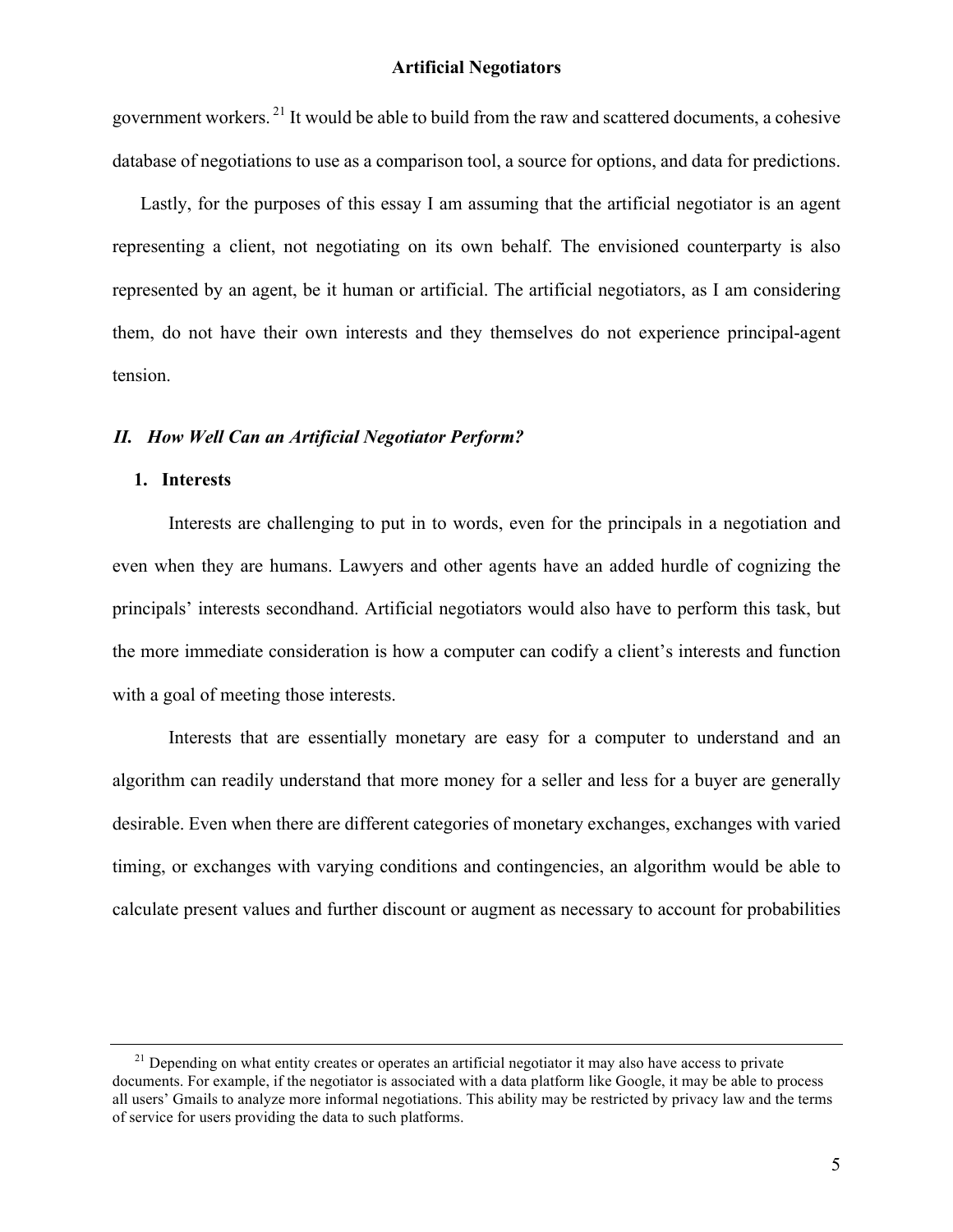of various triggering events. For such numerical matters, an algorithm would function similarly to an accountant or financial analyst with a sophisticated Excel model.

But there are other interests that are either too attenuated from finances to be meaningfully quantified or are genuinely unquantifiable. These include reputational concerns, relationship building, flexibility, concerns over specific invaluable or sentimental goods, and many more. In the broadest sense, some of these interests may be simply happiness or satisfaction on the part of the principal. Even an artificial negotiator with perfect natural language comprehension would not be able to "understand" these interests in a human sense. For example, a computer may be able to parse a job applicant's reputational interest expressed as, "I don't want to push for so much salary that my future co-workers become resentful." But the computer itself has never experienced resentment.

So how can it attempt to negotiate in a way that is cautious about this risk? One possible way is to turn to Big Data. The artificial negotiator could turn to millions of social media interactions to find interpersonal exchanges where people expressed the language of resentment. Perhaps the exponentially expanding stores of data globally will provide a catalog from which the artificial negotiator can mine more precisely for transactions that led to resentment and compare them to cases where the aftermath was more harmonious. From this analysis, the artificial negotiator can derive an *interest function* for how aggressive salary negotiation relates to risk of resentment. Maybe the algorithm concludes that asking 15% over market is seen as self-advocacy, but pushing for 20% begins to be viewed as selfish.

An artificial negotiator could thus build many *interest functions* that begin to relate specific positions and possible negotiation provisions with its principal's interests. The system also needs a way to make trade-offs between interests: a way to prioritize. As with interests, it is not straightforward for a principal to directly list their interests in order. Such a ranking may be too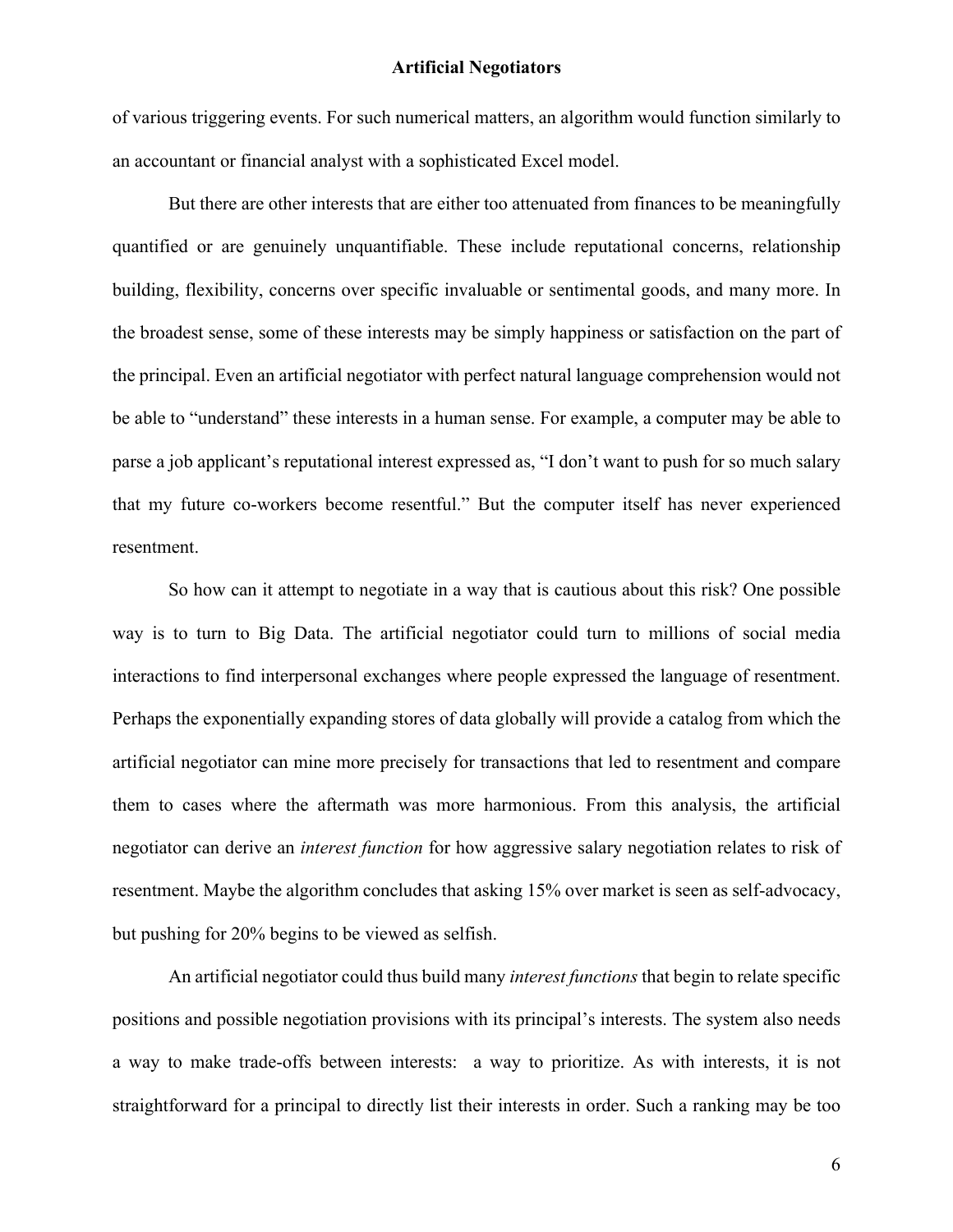simplistic to capture such issues as the interests being interdependent or the priorities shifting over a spectrum of negotiated outcomes. Furthermore, a principal may not always be fully sure of what is most important or how to communicate complex relationships between interests. But as a starting place the algorithm can use stated rankings and levels of importance to construct a *priority map*.

A lawyer's best tool to develop a greater understanding of interests and the relationships between them is to ask questions to gather more information. This is likely the same for an artificial negotiator. Based on stated interests and priorities the system can begin to build an *agreement model*. It can base this model on pre-coded *interest functions*, both monetary and non-monetary, and also newly constructed *interest functions* for unfamiliar interests by using data-driven learning as described for the reputational example above. But this initial model is just a guess, the algorithm can refine the model by asking the principal questions: Would you take \$100,000, with no options? Would you prefer \$90,000, with options valued at \$5,000 to \$20,000? Would you trade \$5,000 in salary for a fifth week of vacation? The market rate is around \$80,000, would you accept that, or is it important to you to get to six-figures? The algorithm can then refine the *interest functions* and *priority map* to improve the *agreement model* until the system is quite adept at guessing the scope of negotiated agreements that a principal will and will not reject.

One vulnerability of the artificial negotiator, though this applies to human agents too, is if the principal is uncooperative or not forthcoming. The *agreement model* can only be as accurate as the principal is honest and as precise as the principal is willing to help refine it. Another weakness of the algorithm is dealing with irrational interests and priorities. People, even those acting on behalf of corporations, do not always choose to maximize economic benefit or personal satisfication, even when such outcomes are identifiable. Irrationality, and other "human" behaviors like inconsistency, uncertainty, and confusion may manifest in an unstable and ambiguous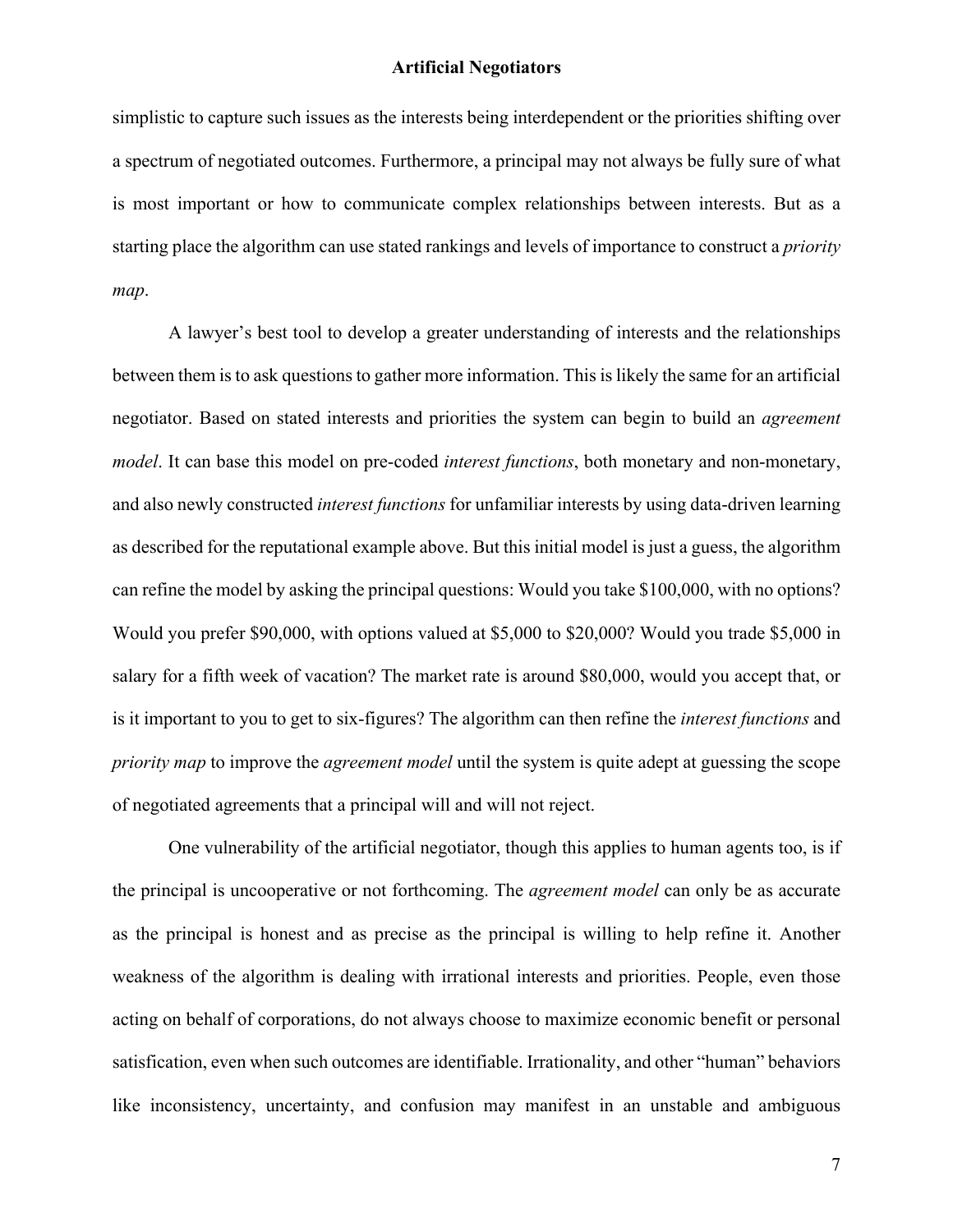*agreement model*. But the model doesn't have to be perfect, it can continue to be refined throughout the negotiation and has interplay with the other elements as I will discuss below.

# **2. Options**

The artificial negotiator's handling of interests that I have described is really just a mechanical analog of how a human agent already tries to explore and balance their principal's needs. Options are the first place that a computer's capabilities truly begin to exceed those of its human counterparts. Although we don't typically think of computers as creative, they have enormous raw "brainstorming" ability. Deep Blue beat Garry Kasparov not by making "creative" chess moves, but by conceiving and evaluating millions of times more moves than Kasparov could ponder.<sup>22</sup> So too, an artificial negotiator can evaluate millions of combinations of assets, contract terms, conditions, contingencies, timing elements, and other instruments or promises that the parties may exchange. The algorithm could use data from any public or otherwise accessible past transactions to build a library of numerous specific examples of assets, terms, etc., from which to deliberately or randomly generate options.

The difficulty for any negotiator comes in how to compare the value of various options or sets of options. The algorithm I have described can compare options using the *agreement model* as test of how each option may satisfy their client's interests and also as a proxy for how likely their client is to accept or veto a certain option. Though I have been focusing so far only on one side of the table, the algorithm could also build a model for the counterparty's interests and priorities. This *counterparty model* could then be used to evaluate the likelihood that a given option

<sup>22</sup> *See* IBM, *Kasparov Vs Deep Blue: A Contrast in Styles – Dissimilar Processes Yield Similar Conclusions*, IBM (1997), https://www.research.ibm.com/deepblue/meet/html/d.2.shtml (comparing Deep Blue's ability to process 200 million chess positions per second to Kasparov's three per second).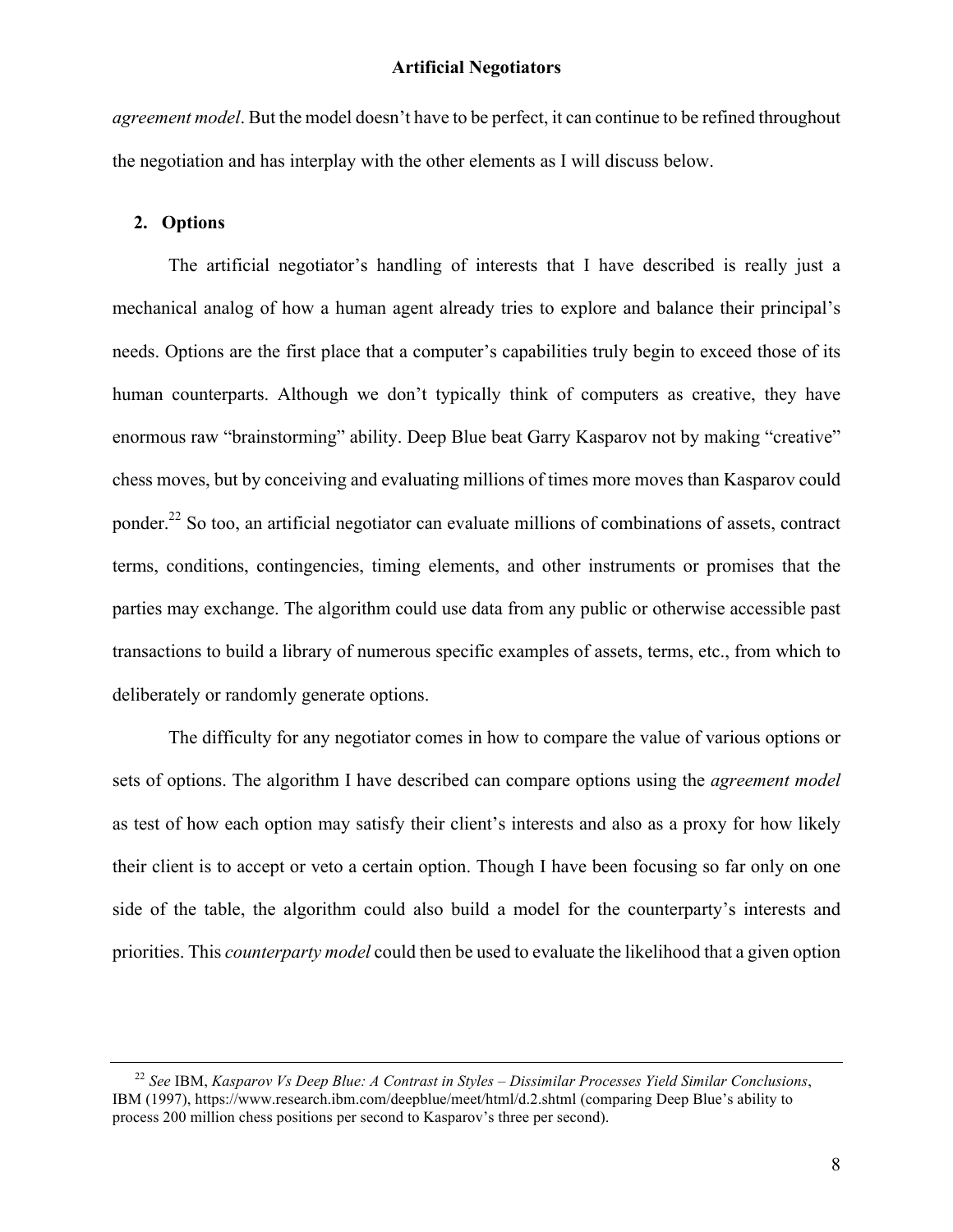satisfies the other side's interests and whether the opposing principal is likely to agree to a given proposal.

Beyond merely testing for the chance of agreement a human negotiator must rely on expertise and past experience to ascertain the various risks of options. An algorithm can similarly rely on expertise and past experience by analyzing the universe of historical data. For example, an algorithm programmed with the basics of contract law can assign a risk value to a particular provision based on certain estimates, such as the likelihood of breach and the chance of obtaining a favorable settlement or judgment. The algorithm can consult any available data on the outcome of historical contracts and contract litigation to empirically derive these probabilities. Through such calculations, the algorithm could rank options with various provisions even without "understanding," in the sense of a conscious human, the implications of those agreements. If the approach is purely data-driven, limited to identifying correlations and estimating probabilities, the algorithm could compare options without even *trying* to cognize what the contract language means. Depending on the details of the pending negotiation, such data analyses could be narrowed to find the preferred terms based on specifics of the parties; for example, refining by the industries, sizes, and locations of two companies in the context of a merger. Human negotiators may come up with similar terms, just because they are consciously following industry practice.

# **3. Legitimacy**

The use of objective criteria is another instance where an artificial negotiator could outpace a real person. Again, this is a result of data access and processing capability. A computerized system should be able to quickly assemble a thorough database of prior comparable transactions and sort through it to eliminate irrelevant benchmarks. It can also index relevant regulations, statutes, and law that may limit or guide negotiated terms. Take for example a job offer negotiation: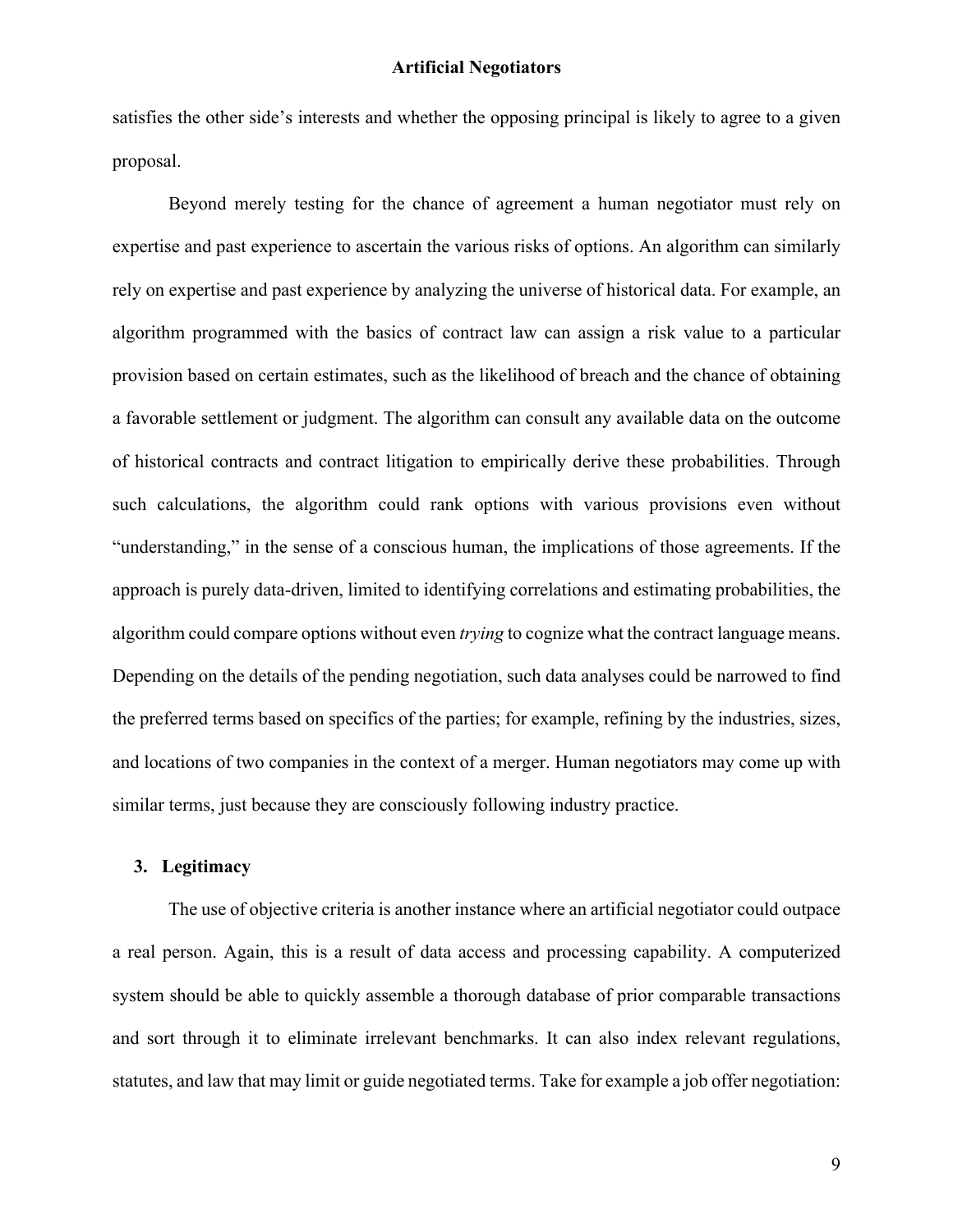the algorithm could find thousands of similar employment contracts and categorize them based on the numerous attributes of individual offerees. Then in constructing an offer for a particular employee it could provide, along with the offer itself, a thorough report of the ranges and averages for salaries, bonuses, options, and other terms based on that employees' traits (e.g., position, experience, education, cost of living).

This basic approach to justifying job offers is already practiced by human human resource departments, but the artificial negotiator would be drawing from a much broader data source. The algorithm could also provide more detail and transparency in reporting to the other side how a particular piece of objective criteria was derived from the data. This also relates to another aspect of legitimacy, which is how legitimacy influences the strategy of making offers and counter-offers. An algorithm could be tuned, based on the indicated aggressiveness of a client, to use more heavily supported or more thinly constructed justifications for a particular anchoring offer.

One thing an algorithm may find challenging is how to accommodate objective criteria from the opponent that conflict with the algorithms own internal calculation of a reasonable position. This may be most interesting in the case where two algorithmic negotiators are battling each other in a war of legitimacy, with essentially the same access to data and the same analytical power. The two algorithms would be adept at realizing how they each have selectively used the available raw data. It may also mean that legitimacy in such negotiations becomes a less emphasized element given the more equal information access, though it will likely still matter behind-the-table in convincing principals than an offer is reasonable.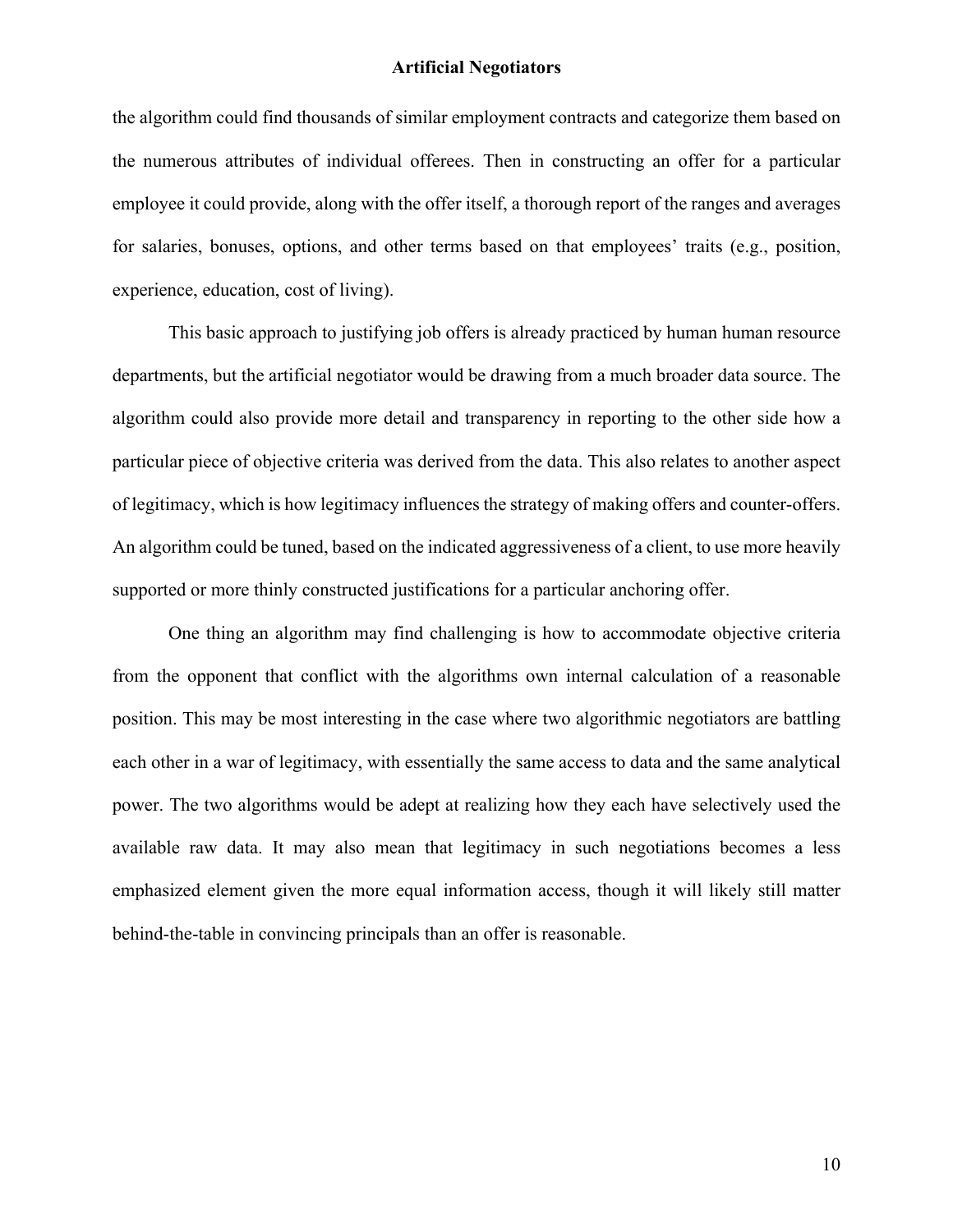## **4. Alternatives**

A best alternative to a negotiated agreement  $(BATNA)^{23}$  or any other alternative is just a non-negotiated option, so the advantages of algorithms to evaluate more options than a human would apply to alternatives as well. An artificial negotiator may be able to identify many more alternatives and more complex alternatives than a human. The client's BATNA would thus be optimized greatly versus the handful of walk-away plans that a human negotiator might seriously evaluate. The artificial negotiator can construct myriad combinations of actions and transactions that might make up a given alternative, using Big Data to populate a universe of possibilities. Even where the BATNA is not a transaction but is litigation, the artificial negotiator can use knowledge of the law and the outcomes of historical cases to assign the BATNA an expected value. In the field of patent litigation, an algorithm using a multi-factor, data-driven approach has already been shown to be better at predicting outcomes than experienced human litigators.<sup>24</sup>

Just like options, the critical aspect for alternatives comes down to comparison, which means comparing alternatives to each other to find the BATNA, and comparing the BATNA to the options under consideration to judge whether agreement is desirable. To find the BATNA the artificial negotiator can pass the alternatives through the *agreement model* to rank the alternatives for how well they satisfy the client's needs. The algorithm can then reject options that score more poorly in the *agreement model* than the BATNA and focus on options that outperform the BATNA.

<sup>&</sup>lt;sup>23</sup> MNOOKIN, *supra* note 8.<br><sup>24</sup> *See* Richard Susskind, Upgrading Justice, Presentation at Harv. L. Sch. at 20:20 (Feb. 14, 2017), ("[Lex Machina] is a system that predicts the outcome of patent disputes more accurately than any human patent lawyer. . . . It knows nothing about patent law . . . [b]ut it's got about 100,000 patent cases, information such as who the judge was, what the courtroom was, who the lawyer was, the law firm, the litigant, the value of the claim, the nature of the claim – a whole bundle of variables. And it transpires that you can make a more accurate statistical prediction of the outcome of the court based on that kind of data than based on legal reasoning, legal problem solving, and other legal methods."), *available at* https://www.youtube.com/watch?v=Vd0PhomzT7g?t=20m20s.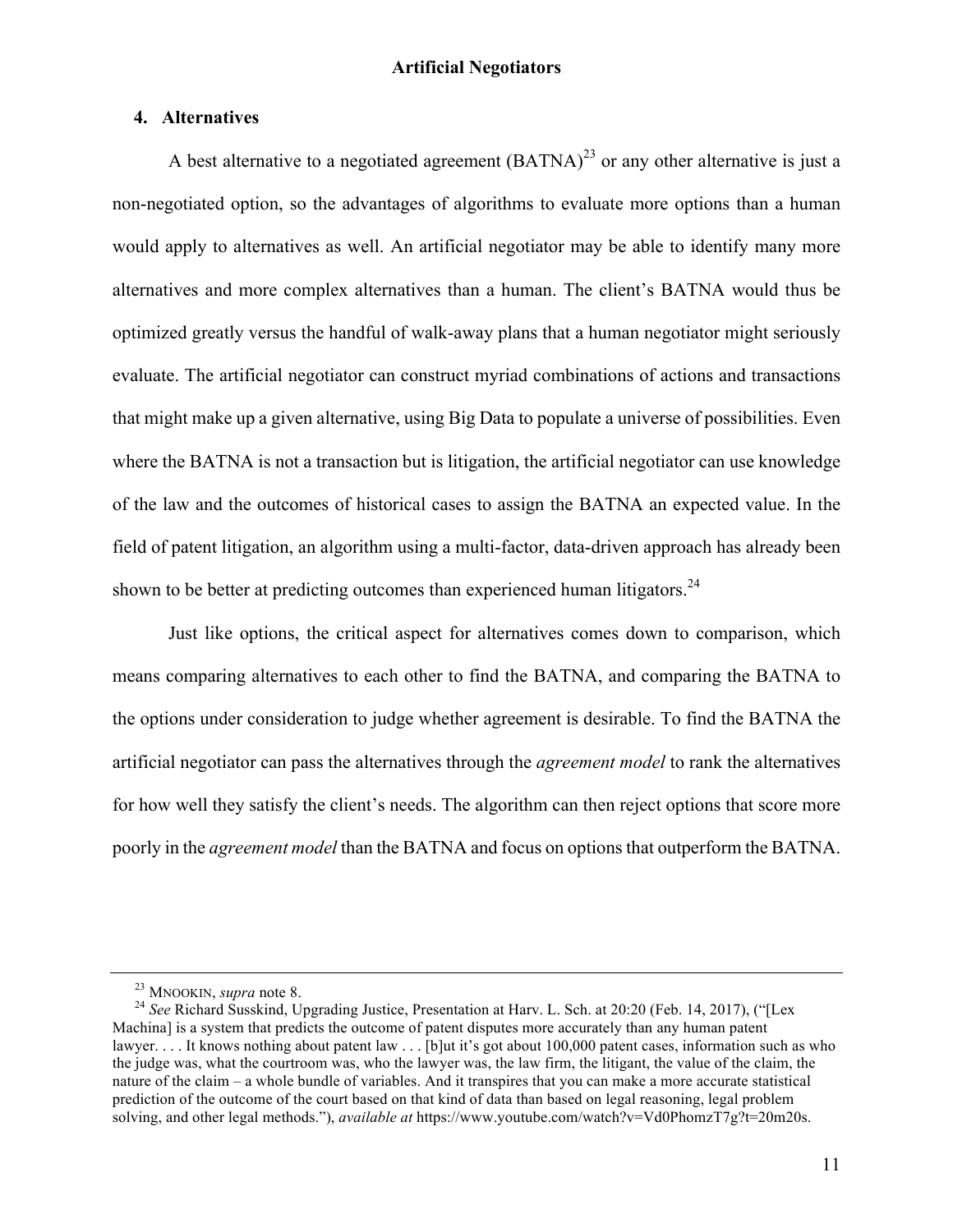The artificial negotiator can also evaluate all incoming proposals from the other side versus the BATNA score. If despite negotiation the proposals always underperform the BATNA, then the algorithm can recommend ending the negotiation. A similar strategy can be used with regard to the counterparty's BATNA. The negotiator can use available information to brainstorm and identify the other side's BATNA. It can then score it with the *counterparty model* and use it as a benchmark to avoid making offers that are worse than the other side's BATNA and would be unlikely to lead to a negotiated agreement.

# **5. Commitment**

Even before a negotiation is over, commitment is important because the ability to implement an agreement will affect the value of a given option. An offer of one million dollars per week in alimony should meet any divorcee's interests, but is actually a meaningless option because it is infeasible to implement. While all negotiators can remain aware of such gross commitment issues in considering options, an artificial negotiator could take a more systematic approach by calculating implementation risks on all components of a proposed option and discounting the values of such components accordingly. The risks could be estimated based on factors like the historical performance of similar agreements, likelihoods of any legal challenges, and the predicted financial future of the involved parties.

For the aspect of commitment which involves reducing a negotiation to writing, an artificial negotiator may also be superior to humans. First, an algorithm is not going to forget or misremember any of the agreed terms and language. The two sides may still have misunderstandings, but these are more likely to be discovered and resolved than if left solely to human drafters. Second, the artificial negotiator would be able to draft agreements with surpassing levels of detail. Lawyers and others already routinely draft multi-hundred-page settlements and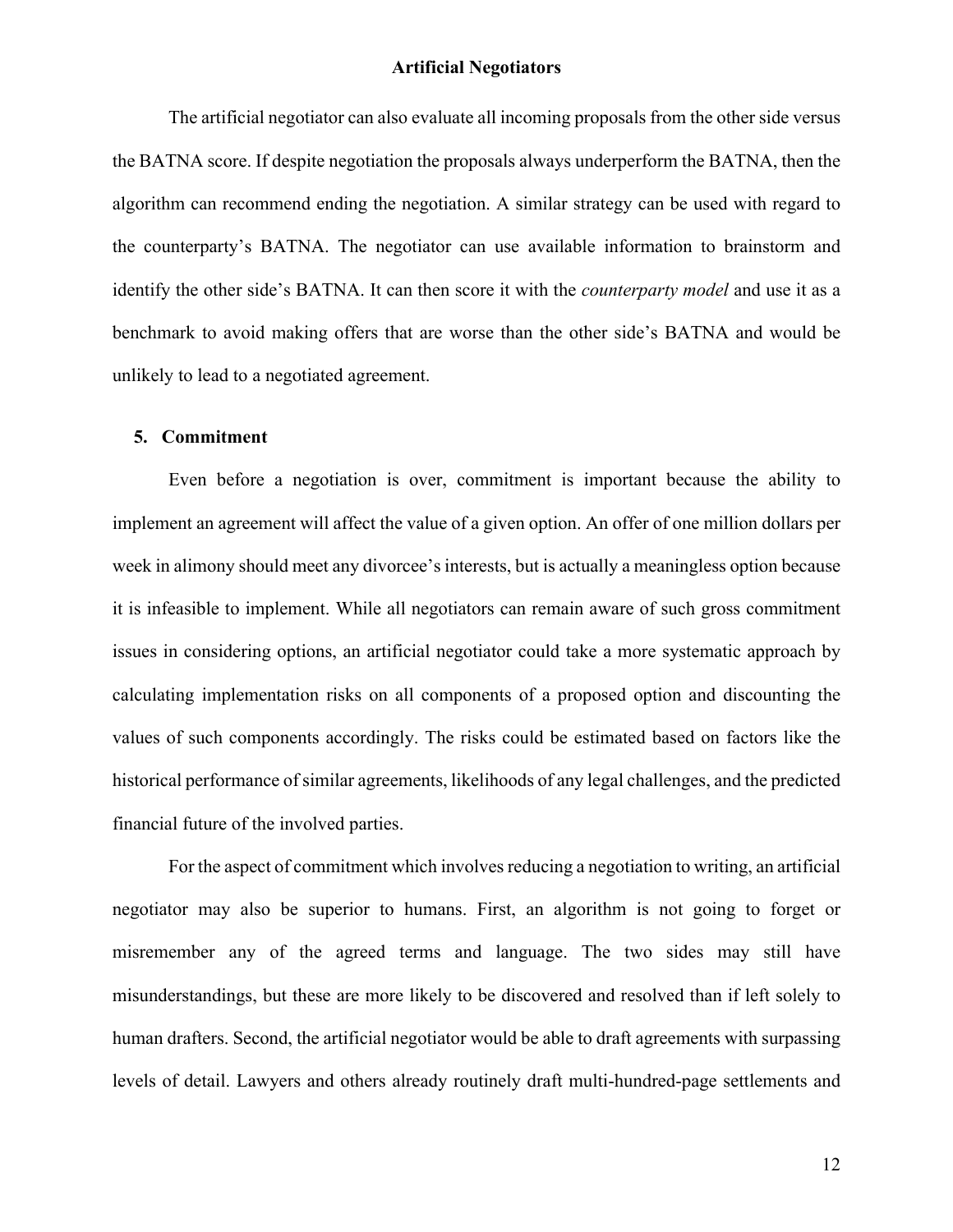financial agreements in an attempt to cover many possible outcomes. A computational drafter could easily take this to thousands or millions of pages to include almost every eventuality. While such complexity may theoretically lead to more efficient agreements, there are associated costs with adding such complexity. Even if the algorithm(s) can understand it all, human principals could not. A willingness of principals to accept agreements that they cannot, even with extraordinary diligence, fully comprehend would require great trust in artificial intelligence.<sup>25</sup>

## **6. Communication**

So far, I've asserted that artificial negotiators can surpass human negotiators primarily by using raw processing power to consider more interests, more options, more alternatives, and more detailed commitments than humans can handle, and secondarily by using data-driven learning to optimize such considerations in ways that humans cannot. But can an algorithm ever say, "I have people skills?" And does it need to? An algorithmic agent has to communicate somehow with its own principal, which I am assuming for simplicity is a human or an organization with human decision-makers. The artificial negotiator also has to communicate with the other side, which may have either a human or algorithmic agent, but again has a human principal. First, I will consider inter-agent communications, and then principal-agent communications.

If both negotiators are machines, there could be some major efficiency advantages versus negotiations with at least one human negotiator. Computers can share data much faster than people, and can intelligibly communicate much larger data sets. Two artificial systems could exchange

 $^{25}$  While such trust develops very slowly in the public at large, it is not all that foreign of a concept for experts in certain fields. *See generally* MICHAEL LEWIS, FLASH BOYS: A WALL STREET REVOLT (2014) (exploring how during the 2000s high-frequency trading algorithms were rapidly made responsible for executing over 50% of all equity trades on U.S. securities exchanges). For the public at large, consider the increasing trust that consumers are placing on digital assistants like Amazon Alexa or Google Assistant to make purchasing decisions. *See, e.g.*, Michal S. Gal & Niva Elkin-Koren, *Algorithmic Consumers*, 30 HARV. J.L. & TECH. (forthcoming 2017).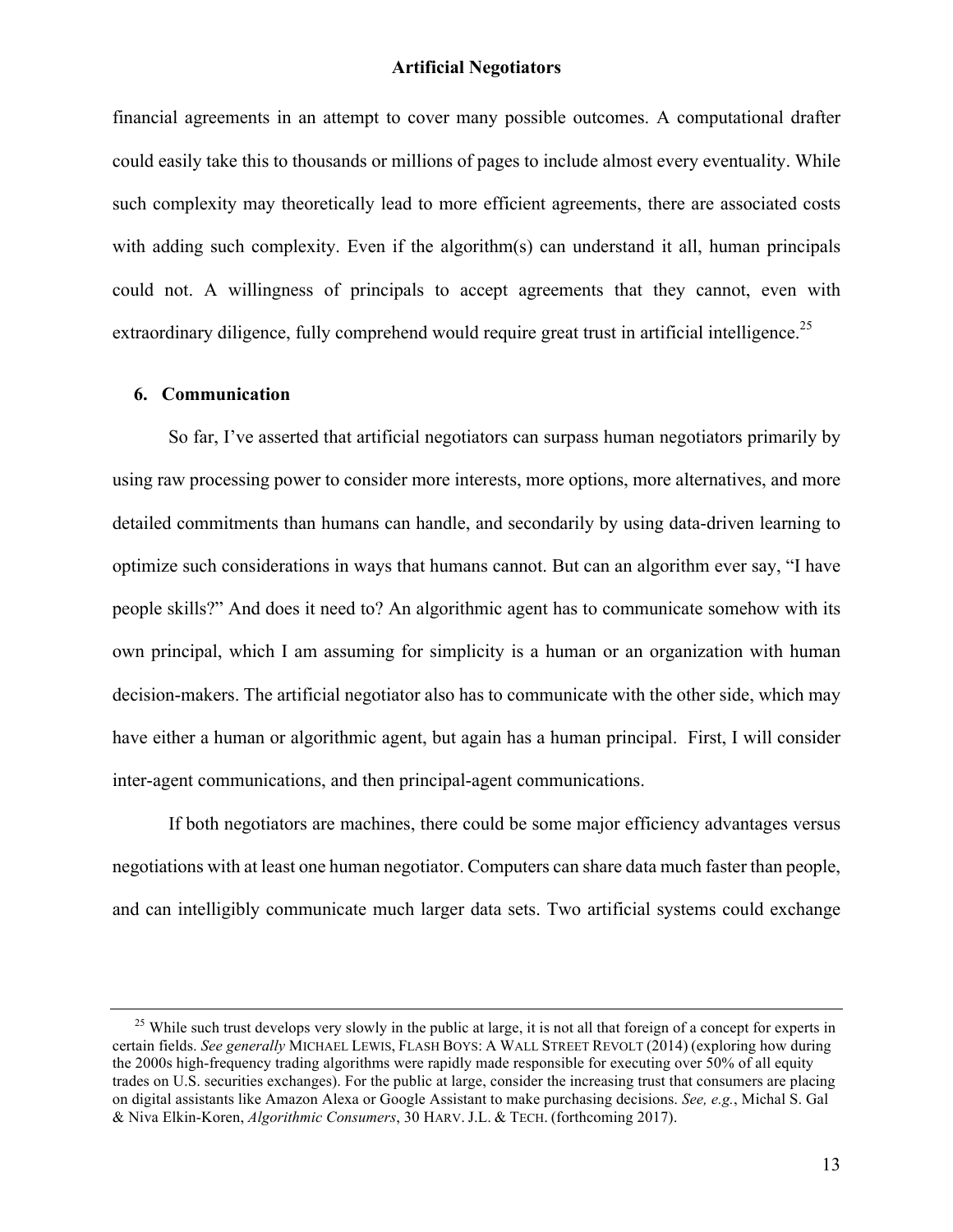individually "brainstormed" options, for example. This would be a lossless communication, they would simply swap data files, and each algorithm could then evaluate the options according to its own client's *agreement model* and incorporate anything learned from the shared options into its own updated options and alternatives. If the algorithms were permitted by their principals to be fairly transparent, they could even swap *agreement models*, or edited, shareable versions of the models, as a way to communicate interests and priorities that would be more precise than any across-the-table discussion. The artificial agents would need some editing system to avoid sharing certain vulnerabilities and confidential information. These shared models would replace the more crudely estimated *counterparty models*, and except for the withheld information the two algorithms would essentially be processing the same problem. Thus, communication that consisted of merely raw data sharing could lead to natural convergence upon a negotiated agreement (or come close to convergence with a set of narrow ZOPAs) or could identify quickly that no agreement was possible without significant changes in principals' positions.

Principal-agent communication would be largely dependent on the principal's trust. If the principal trusts the artificial negotiator to properly build an *agreement model* and to have sufficient sophistication to appropriately evaluate options and alternatives, then there may be little need for communication beyond the initial disclosure of interests and priorities and early feedback for refinement. As discussed above, disclosure and refinement are critical elements of enabling the artificial negotiator. The human client needs to be able to describe her interests accurately and fully enough for the algorithm to properly construct decision-making code. She would also have to give the artificial negotiator enough information to construct options and alternatives that are reasonable and sufficiently specific enough to her goals. Later refinements could be made through asking the principal questions about the highest rated and most likely agreement options. Thus, the human could reject options that the algorithm erroneously construed would met her interests, or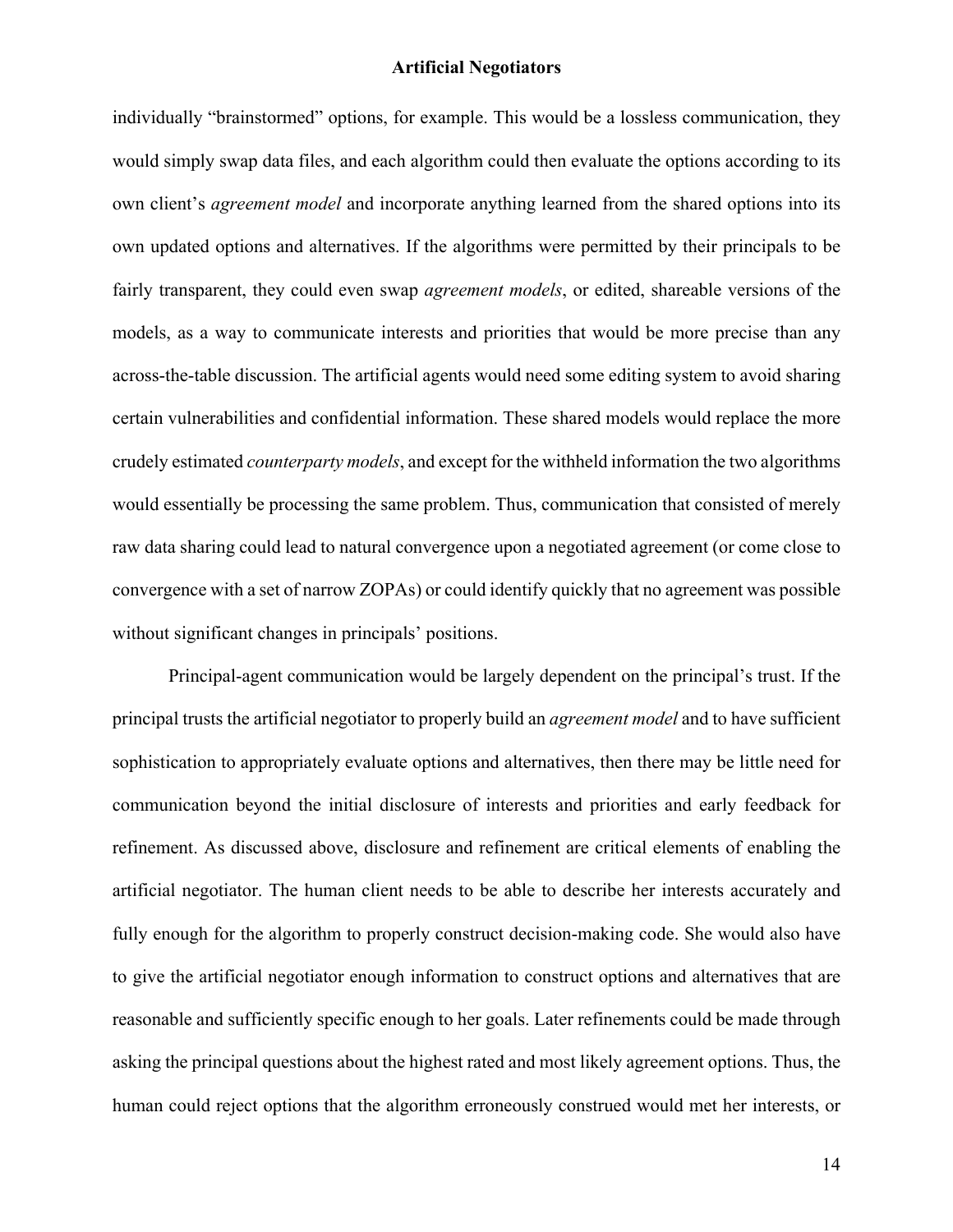that the algorithm properly constructed but that are not acceptable because of an undisclosed or wrongly prioritized interest. Iterating this process should move the artificial negotiator towards a model that most appropriately aligns with the true interests, priorities, and resources of the client.

A similar iterative process could be repeated once the negotiating across the table is in progress and the algorithm is incorporating information from the counterpart. Additionally, the artificial negotiator could share some of that newly received information with its own principal, so that the principal is better informed about the other party's interests, priorities, and resources. This may lead to a shift in the principal's own positions which could be fed back into the algorithm.

The major problem with all the communication occurring between machine and human is going to be the degree of complexity. If the artificial negotiator's advantage is really in constructing elaborate options and complex models, the principal may be unable, unwilling, or uninterested in understanding all the details. There is a risk that the principal will reject elaborate options simply because of their complexity, which could bias the algorithm towards simpler, nonoptimized solutions. Much like a human lawyer, the machine's task will become translation of the complexity into terms the principal can understand and properly consider. A good artificial agent will be able to ask simple questions of the principal despite refining a highly complex model. Ideally, significant refinement will have occurred before the artificial negotiator needs the principal to review options in their elaborate entirety; perhaps this will only be necessary when the parties are close to agreement.

#### **7. Relationship**

I have described a communication model that mimics humans in developing and refining understanding, but is ultimately very utilitarian. But what about an artificial negotiator's ability to be empathic with its own principal or to foster trust and understanding with the other side?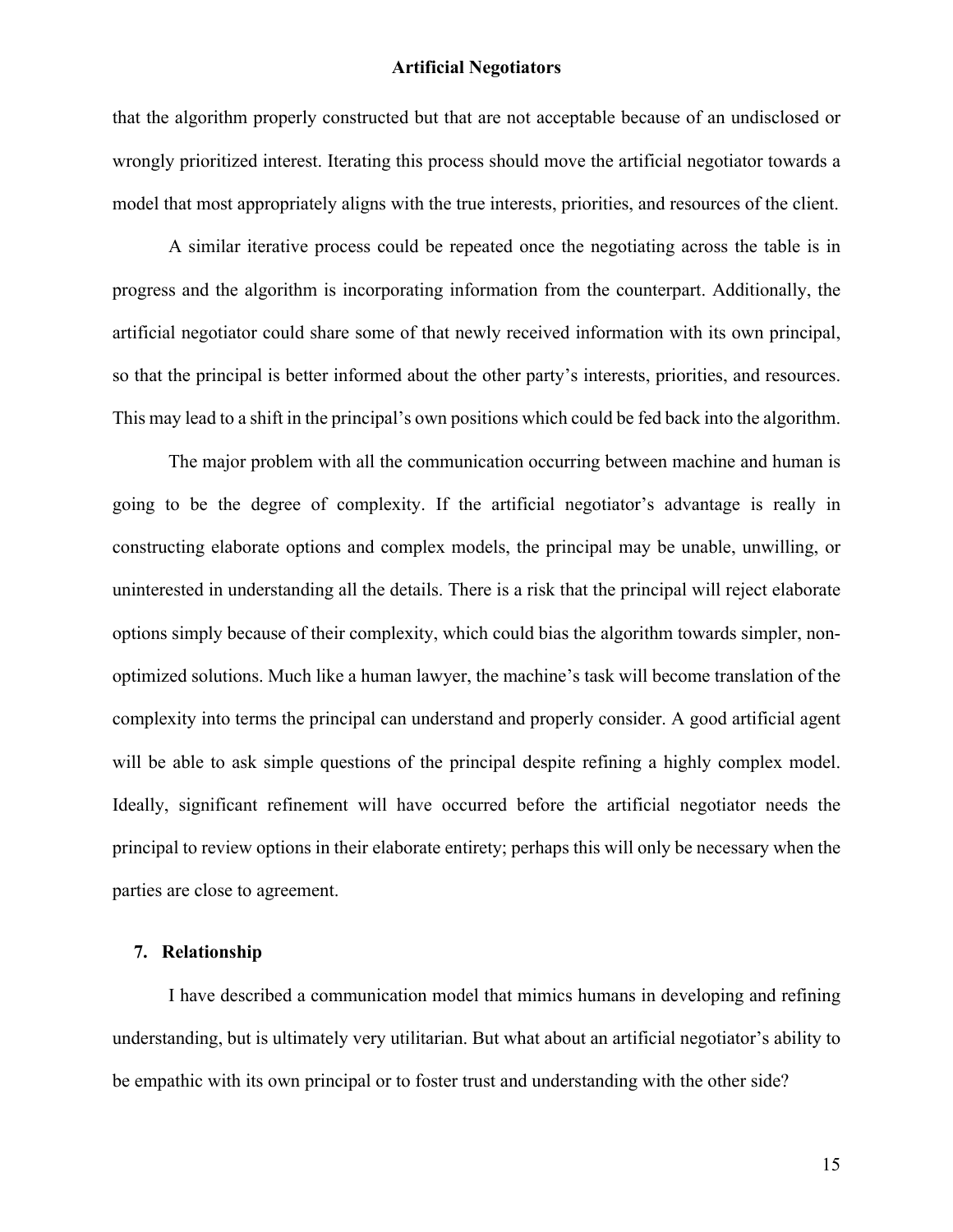Some current computers are already proficient at recognizing human emotions based on visual<sup>26</sup> and audio cues.<sup>27</sup> I would even expect a computer to be better at discerning emotion from written communications,  $28$  like emails, because of the potential opportunity to compare the text to millions of other written samples pre-classified by emotion. But recognizing emotion is only one part of the task. The machine would also have to decide how to process inputs differently depending on the emotion conveyed along with each input. For example, if a client displays great anger when discussing the sale of an inherited family property, this may indicate that the stated interest in keeping the property is strong and should be highly prioritized. But it might also indicate a more hidden interest in repairing family relationships. It will be hard for an algorithm to resolve such ambiguities. The system may, however, be able to learn that emotions often signal deeper interests and use this as a cue to make further inquiries. An attentive human would do the same.

Another part of empathy is responding to statements and emotions appropriately in order to demonstrate understanding and learn more. Paraphrasing, inquiry, and acknowledgement are possible active listening tools that an artificial negotiator could use. But if the system is just a text or speech interface it may be hard to engender trust with a human principal. An algorithm can select language that conveys empathy and reflects appropriate emotion, but it is less likely than a human to be convincing. The machine will lack emotional legitimacy in the eyes of a human. This could change if humans eventually accept sufficiently advanced machines as capable of sentient thought and understanding. A less advanced machine, but one that is anthropomorphized, may also be able to fool human emotional response simply by having a human look and feel. Additionally,

<sup>26</sup> Raffi Khatchadourian, *We Know How You Feel*, NEW YORKER (Jan. 19, 2015), http://www.newyorker.com/ magazine/2015/01/19/know-feel ("[C]omputers can now outperform most people in distinguishing social smiles from those triggered by spontaneous jov. and in differentiating between faked pain and genuine pain.").

<sup>&</sup>lt;sup>27</sup> *Id.* ("Experts on the voice have trained computers to . . . scan a conversation between a woman and a child and determine if the woman is a mother . . . [and] whether she is angry or frustrated or joyful.").<br><sup>28</sup> *Cf. id.* ("Other machines can measure sentiment by assessing the arrangement of our words.").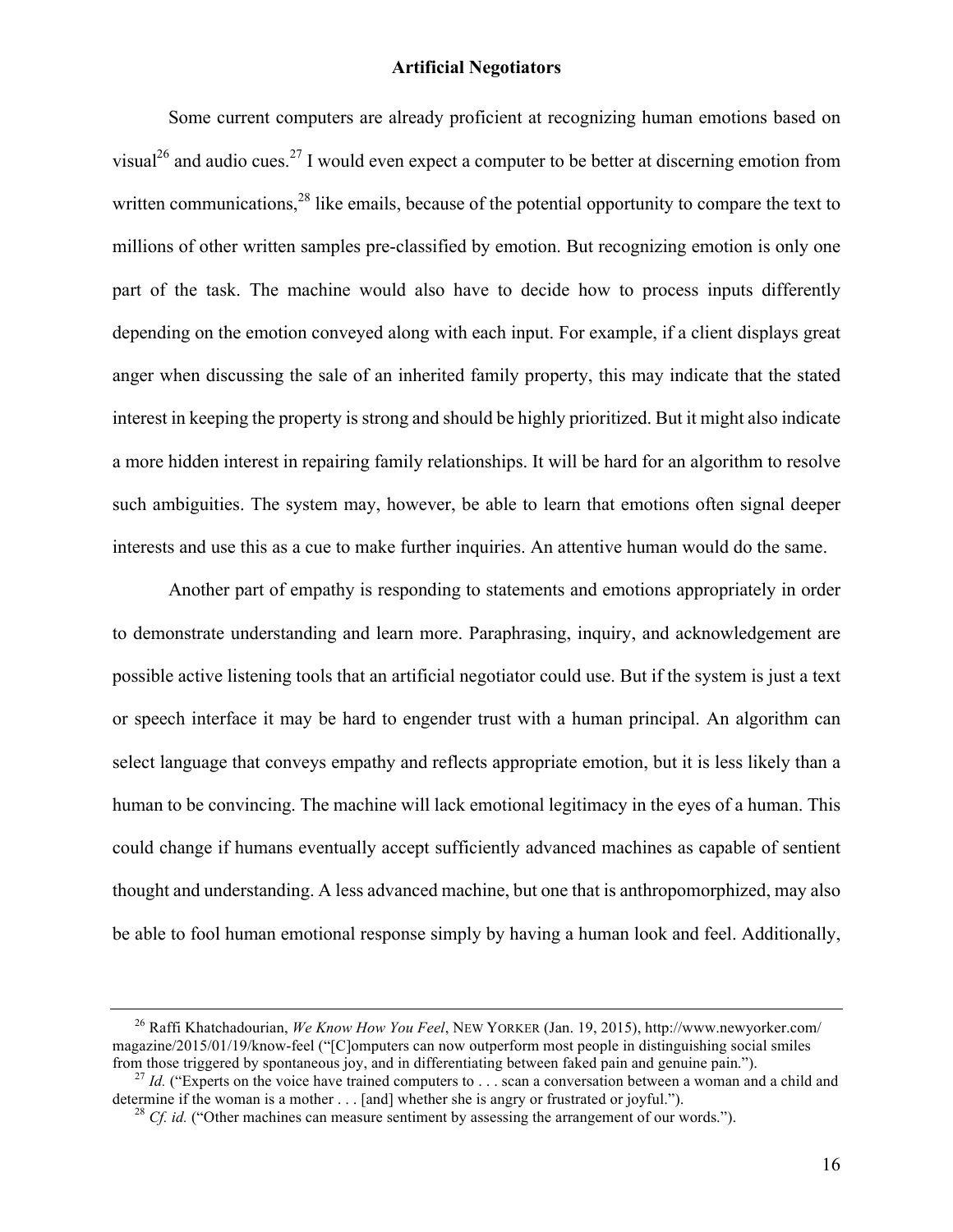certain individual principals and certain groups of principals may adopt genuine trust in artificial negotiators and other forms of AI, well before full societal acceptance.<sup>29</sup>

The relationship element also refers to the relationship between the two sides. Once either side is artificially represented it will become more difficult for the sides to express emotion, air grievances, or to feel that they are being heard. As mentioned above, machines lack legitimacy in these empathic tasks. When both sides are artificial negotiators, the negotiation is likely to proceed in a highly utilitarian fashion and without much focus on the interparty relationship. The concept of trust will not be addressed directly, but will be folded into the information sharing that is occurring between both algorithms and will be affected by how each principal responds in the iterative communications with its own algorithmic agent. If a principal severely limits information sharing, the other side will realize that her agent and she are not being cooperative. Similarly, if a principal is specifically encouraging difficult tactics, the opposing side will recognize an unusual pattern that doesn't trend towards both algorithms having models with some overlap.

Perhaps the strangest scenario in terms of interparty relationship is the case when a human negotiator is dealing with an artificial one. At least for face-to-face negotiations human negotiators trade, in part, on their personality and their ability to understand and influence the other side. But a human may not be able to influence a machine in ways that don't involve explicit disclosure of information. For example, one common skill used in negotiation is to reframe a certain position to get the other side to recognize its importance and value. The listening party may soften towards the position as it is repackaged and reemphasized. Contrastingly, a machine listener hearing a similar point three or four times may not respond to the follow-ups as new information at all. The

<sup>29</sup> *See supra* note 25.